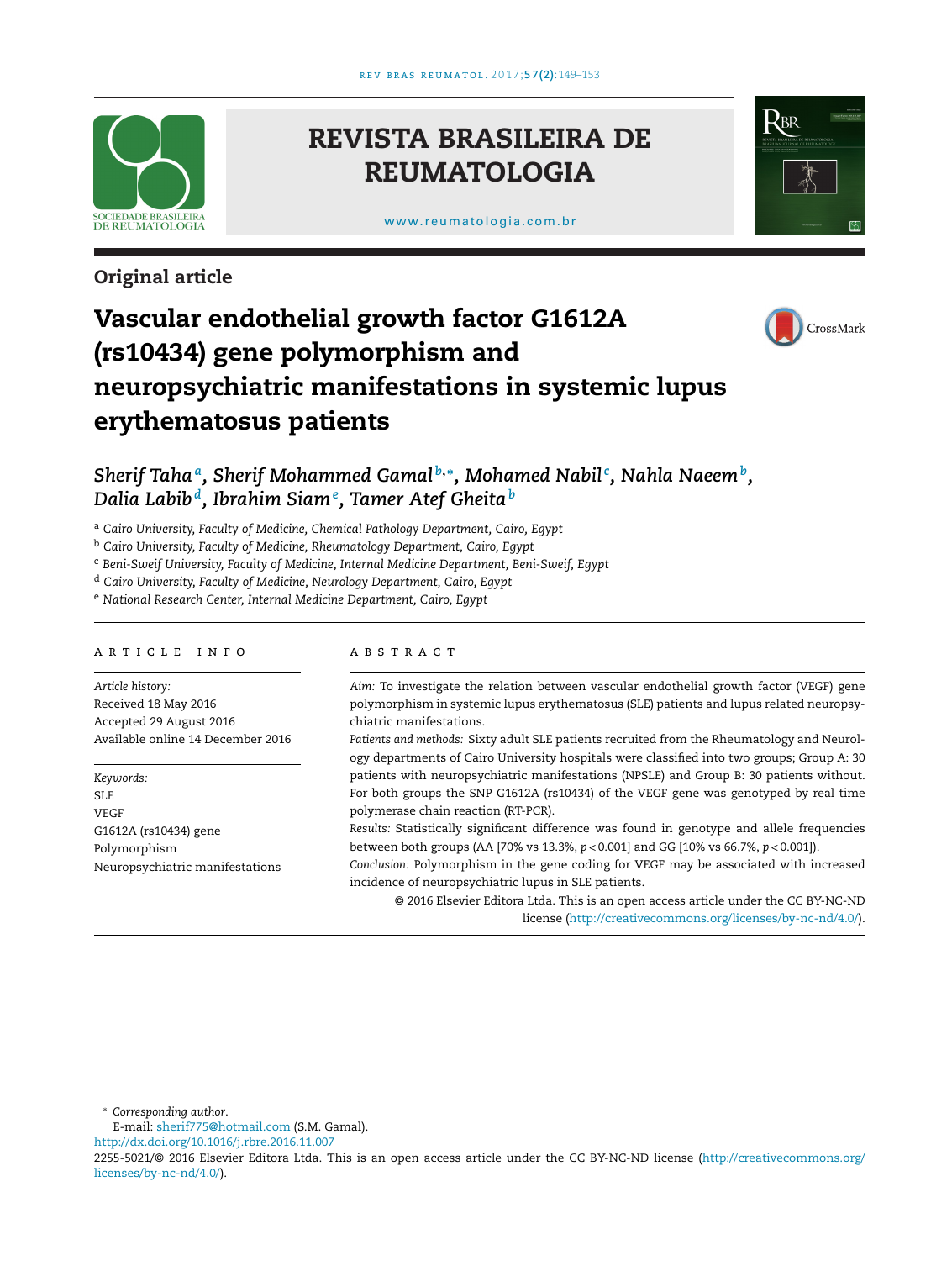*Palavras-chave:* LES VEGF Gene G1612A (rs10434) Polimorfismo Manifestações neuropsiquiátricas

# **Polimorfismo genético do fator de crescimento vascular endotelial G1612A (rs10434) e manifestac¸ões neuropsiquiátricas em pacientes com lúpus eritematoso sistêmico**

r e s u m o

*Objetivo: Investigar a relação entre o polimorfismo genético do fator de crescimento vascu*lar endotelial (VEGF) em pacientes com lúpus eritematoso sistêmico (LES) e manifestações neuropsiquiátricas relacionadas com o lúpus.

*Pacientes e métodos:* Foram recrutados 60 pacientes adultos com LES nos departamentos de Reumatologia e Neurologia de hospitais universitários do Cairo e classificados em dois grupos; grupo A: 30 pacientes com manifestações neuropsiquiátricas (LESNP) e grupo B: 30 pacientes sem manifestações neuropsiquiátricas. Genotipou-se o SNP G1612A (rs10434) do gene VEGF em ambos os grupos por reação em cadeia da polimerase em tempo real (RT-PCR). Resultados: Foi encontrada diferença estatisticamente significativa nas frequências genotípicas e alélicas entre os dois grupos (AA [70% vs. 13,3%, p < 0,001] e GG [10% vs. 66,7%, p < 0,001]). *Conclusão:* O polimorfismo no gene que codifica o VEGF pode estar associado ao aumento na incidência de lúpus neuropsiquiátrico em pacientes com LES.

> © 2016 Elsevier Editora Ltda. Este é um artigo Open Access sob uma licença CC BY-NC-ND ([http://creativecommons.org/licenses/by-nc-nd/4.0/\)](http://creativecommons.org/licenses/by-nc-nd/4.0/).

## **Introduction**

Systemic lupus erythematosus (SLE) is an autoimmune disease, $1$  with both genetic and environmental factors playing significant roles in its pathogenesis.<sup>2</sup> As a consequence of its complex immunopathology, involving the production of autoantibodies and immune complex vasculitis with endothelial cell damage, $3$  different organs and blood vessels may be affected by chronic inflammation.<sup>[4](#page-3-0)</sup>

The damage and activation of vascular endothelial cells are the initiating factors in the pathogenesis of SLE.<sup>[5](#page-3-0)</sup> Vascular endothelial growth factor (VEGF) is a key modulator of angiogenesis, endothelial cell proliferation and migration, chemotaxis, and capillary hyper-permeability, $6$  and was found to be upregulated in a number of collagen diseases includ-ing SLE.<sup>[7](#page-3-0)</sup> Furthermore, it has been reported that high VEGF levels may be associated with the disease activity in SLE. $^{3,4}$  $^{3,4}$  $^{3,4}$ Also polymorphism in VEGFR2 gene has already been correlated with vascular diseases and may influence endothelial integrity, repair and function[.8](#page-3-0)

In addition to association of VEGF levels with disease activity in SLE, it was also found to be correlated with other disease manifestations as lupus nephritis, and with higher mean carotid intima media thickness, $9,10$  pulmonary hypertension, $11$  and inversely correlated to platelet count.<sup>[7](#page-3-0)</sup> Although it was reported that anti-ribosomal P antibody may influence the pathology of neuropsychiatric lupus through the elevation of VEGF production from monocytic cells,<sup>[12](#page-4-0)</sup> however, the association between neuropsychiatric lupus and VEGF remains unclear.

This study aims to investigate the relation between VEGF single nucleotide polymorphism (SNP) G1612A (rs10434) gene polymorphism in SLE patients and lupus related neuropsychiatric manifestations.

### **Subjects and method**

This is a cross-sectional study that included sixty patients who fulfilled the updated ACR revised criteria for the classification of SLE. $^{13}$  $^{13}$  $^{13}$  Thirty patients with neuropsychiatric manifestations of SLE (NPSLE) (Group A) were recruited from Rheumatology and Neurology departments of Cairo University Hospitals from May 2013 to May 2015. Neuropsychiatric manifestations of SLE (NPSLE) were defined by the presence of current or past stroke, transient ischemic attack, psychosis, seizure disorder, confusional state, and/or cognitive dysfunction. Another 30 consecutive patients without NP involvement (Group B) were selected to match the same number of patients with NP involvement. Informed consents were taken from the patients and the study was approved by the local ethics committee. Full history taking, thorough clinical examination with special emphasis on neuropsychiatric involvement was performed for all patients. Patients suffering from active renal disease, pulmonary hypertension, hypertension, active arthritis and thrombocytopenia were excluded from the study.

The SNP G1612A (rs10434) in the 3 $^{\prime}$  untranslated region (3 $^{\prime}$ -UTR) of VEGF gene was genotyped by real time polymerase chain reaction (RT-PCR) in all patients.

#### *DNA isolation*

Genomic DNA was isolated from white blood cells (WBCs) of peripheral blood using High Pure PCR Template Preparation Kit (Roche Diagnostics GmbH, Roche Applied Science, 68298 Mannheim, Germany). Isolation was carried out according to the manufacturers' instructions.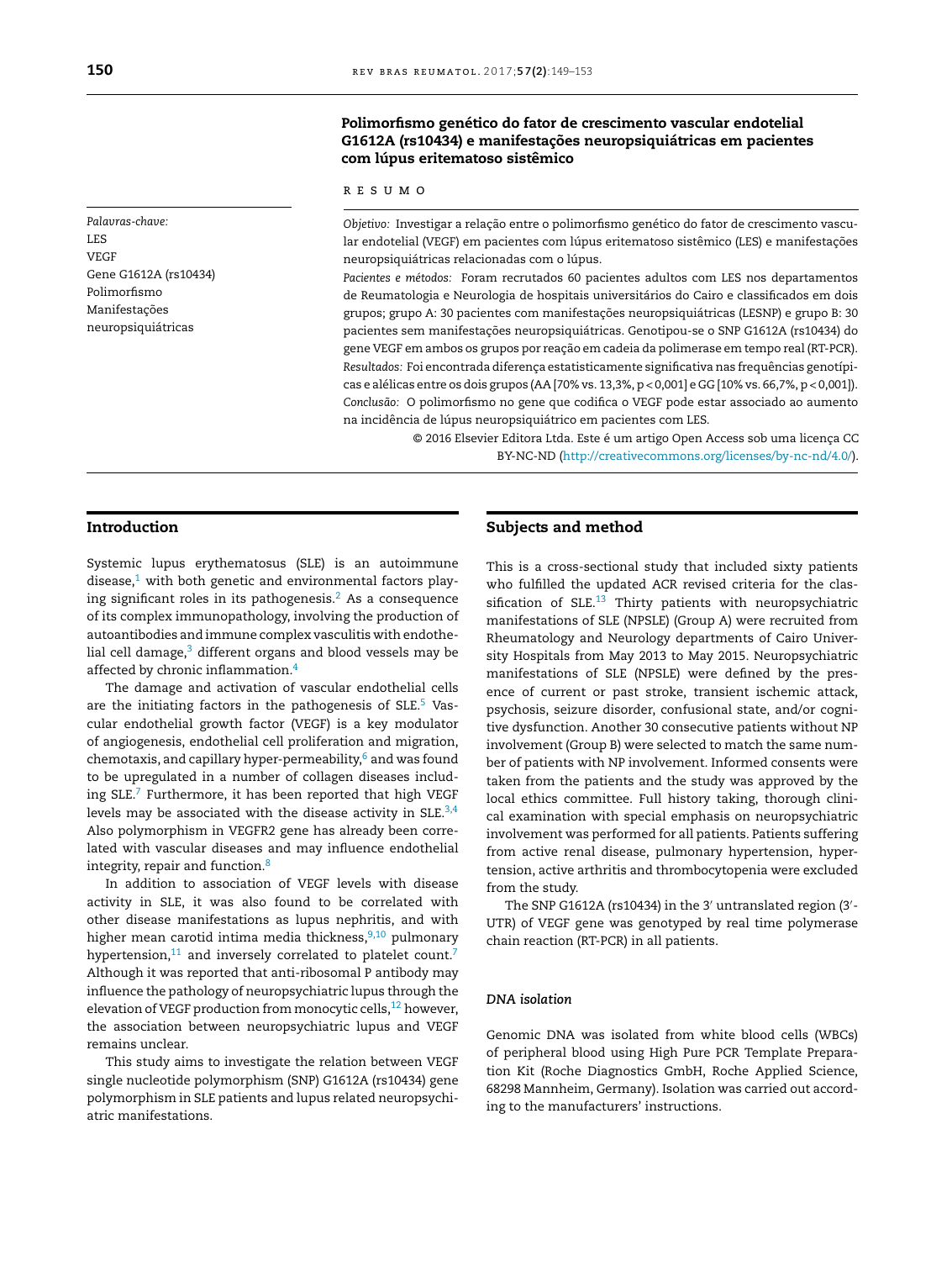#### *VEGF genotyping by RT-PCR*

Real time PCR was performed by the Carousel-Based System, Lightcycler 2.0, using the master mix kit, Lightcycler fast start Master Hybprobe kit (Roche Diagnostics GmbH, 68298 Mannheim, Germany), together with the LightSNiP rs10434 VEGFA kit (TIB MOLBIOL GmbH – Eresburgstrasse 22-23, D-12103 Berlin, Germany) that contained the primers necessary for the reaction.

The Lightcycler fast start Master Hybprobe kit is a Hot Start Reaction Mix for PCR using HybProbe probes as detection format. The LightCycler HybProbe format is based on the principle of fluorescence resonance energy transfer (FRET), where two sequence specific oligonucleotide probes, labeled with different dyes (donor and acceptor), were added to the reaction mix in addition to PCR primers. The amount of fluorescence generated by the tag on the probe is directly proportional to the amount of target DNA generated during the PCR process. The PCR reaction was carried out according to the manufacturers' instructions and was followed by melting curve analysis.

#### *Statistical analysis*

Data were statistically described in terms of mean  $\pm$  standard deviation  $(\pm SD)$ , median and range, or frequencies (number of cases) and percentages when appropriate. Chi-square test was used to compare qualitative variables. Correlation between parameters was performed using Pearson correlation coefficient. Differences between groups were considered statistically significant with *p* values less than 0.05 and highly significant if less than 0.01. All statistical calculations were done using computer programs SPSS (Statistical Package for the Social Science; SPSS Inc., Chicago, IL, USA) version 16 for Microsoft Windows.

#### **Results**

Demographic data and laboratory parameters of the present study are presented in Table 1. Both groups were age and sex matched with no significant differences in disease duration  $(p = 0.9)$ .

Neuropsychiatric manifestations in Group A (NPSLE) patients were as follows; 9 (30%) had psychosis, 8 (26.7%) had

| Table 1 - Demographic features and disease duration in<br>SLE patients Group A (NPSLE) and Group B without<br>neuropsychiatric manifestations. |                  |                  |           |  |
|------------------------------------------------------------------------------------------------------------------------------------------------|------------------|------------------|-----------|--|
|                                                                                                                                                | Group A $(n=30)$ | Group B $(n=30)$ | p         |  |
| Age                                                                                                                                            |                  |                  |           |  |
| Range                                                                                                                                          | $19 - 52$        | $21 - 55.0$      | 0.3       |  |
| $Mean + SD$                                                                                                                                    | $31.9 + 7.6$     | $34.3 + 8.6$     | <b>NS</b> |  |
| Sex                                                                                                                                            |                  |                  |           |  |
| Male                                                                                                                                           | 1(3.3)           | 3(10)            | 06        |  |
| Female                                                                                                                                         | 29 (96.7)        | 27 (90)          | <b>NS</b> |  |
| Disease duration                                                                                                                               |                  |                  |           |  |
| Range                                                                                                                                          | $1.0 - 12$       | $1.0 - 11$       | 0.9       |  |
| $Mean + SD$                                                                                                                                    | $5.5 + 3.5$      | $55 + 33$        | NS.       |  |

seizures, 5 (16.7%) had transient ischemic attacks (TIAs), 4 (13.3%) had stroke, 3 (10%) had transverse myelitis (TM) and one patient (3.3%) had depression. Clinical manifestations in Group B included: mucocutaneous manifestations, arthralgia, leucopenia, hemolytic anemia and serositis.

Laboratory features including the genotypic distribution of the study population are shown in [Table](#page-3-0) 2.

#### **Discussion**

SLE is a multi-system autoimmune disease. $14$  In lupus chronic systemic inflammation leads to activation of vascular endothelial cells which in turn leads to a substantial increase in angiogenic factors which play a significant role in vascular permeability, vascular growth, and inflammatory response leading to blood vessel destruction and serious internal organ dysfunction.[15](#page-4-0)

VEGF is also involved in kidney and lung function as well as serving as a survival factor for neuronal cells.<sup>[16](#page-4-0)</sup> Polymorphisms in angiogenesis-regulating genes may affect the response to an angiogenic stimulus and thereby affect susceptibility to and/or the progression of angiogenesis-dependent disease. In previous gene studies, polymorphisms in VEGF and vascular endothelial growth factor receptor 2 (VEGFR2) were clearly associated with the development of angiogenesisdependent disease.<sup>17</sup>

Circulating VEGF levels are highly heritable, $18$  however, VEGF gene is highly polymorphic, with hundreds of polymorphisms currently annotated in the Single Nucleotide Polymorphism database (dbSNP). It includes at least three polymorphisms that are relatively common and may affect VEGF expression. The insertion/deletion polymorphism (I/D) at the −2549 position of the promoter region and the −634G/C (rs2010963) polymorphism located in the 5 -UTR have been considered to be associated with increased VEGF expression.<sup>[19](#page-4-0)</sup> Also the 936C/T (rs3025039) polymorphism located in the 3 - UTR is associated with substantially increased serum VEGF levels[.20](#page-4-0)

Owing to the implication of VEGF as a modulator of angiogenesis, endothelial cell proliferation and migration, the aim of the current study was to investigate the possible relationship between polymorphisms in the gene coding for VEGF and neuropsychiatric manifestations in SLE patients.

In our study, we found a statistically significant difference in genotype and allele frequencies between patients in Group A (those with neuropsychiatric manifestations) and patients in Group B (those without neuropsychiatric involvement) (AA [70% vs 13.3%, *p* < 0.001] and GG [10% vs 66.7%, *p* < 0.001]).

Although none of the previous studies focused on VEGF gene polymorphism and its association with NPSLE, the relation of such polymorphism to other lupus related manifestations were studied; the significant relation of (*VEGF*) gene +405GG to lupus nephritis was reported.<sup>21</sup> Similarly, relationship between 6 SNPs of VEGF gene (rs2010963, rs3024994, rs3025000, rs3025010, rs3025035 and rs833070) and SLE susceptibility in Northern China has been investigated in 44 patients[.22](#page-4-0) They reported that the frequency of rs833070 A allele was significantly higher in SLE than in the controls and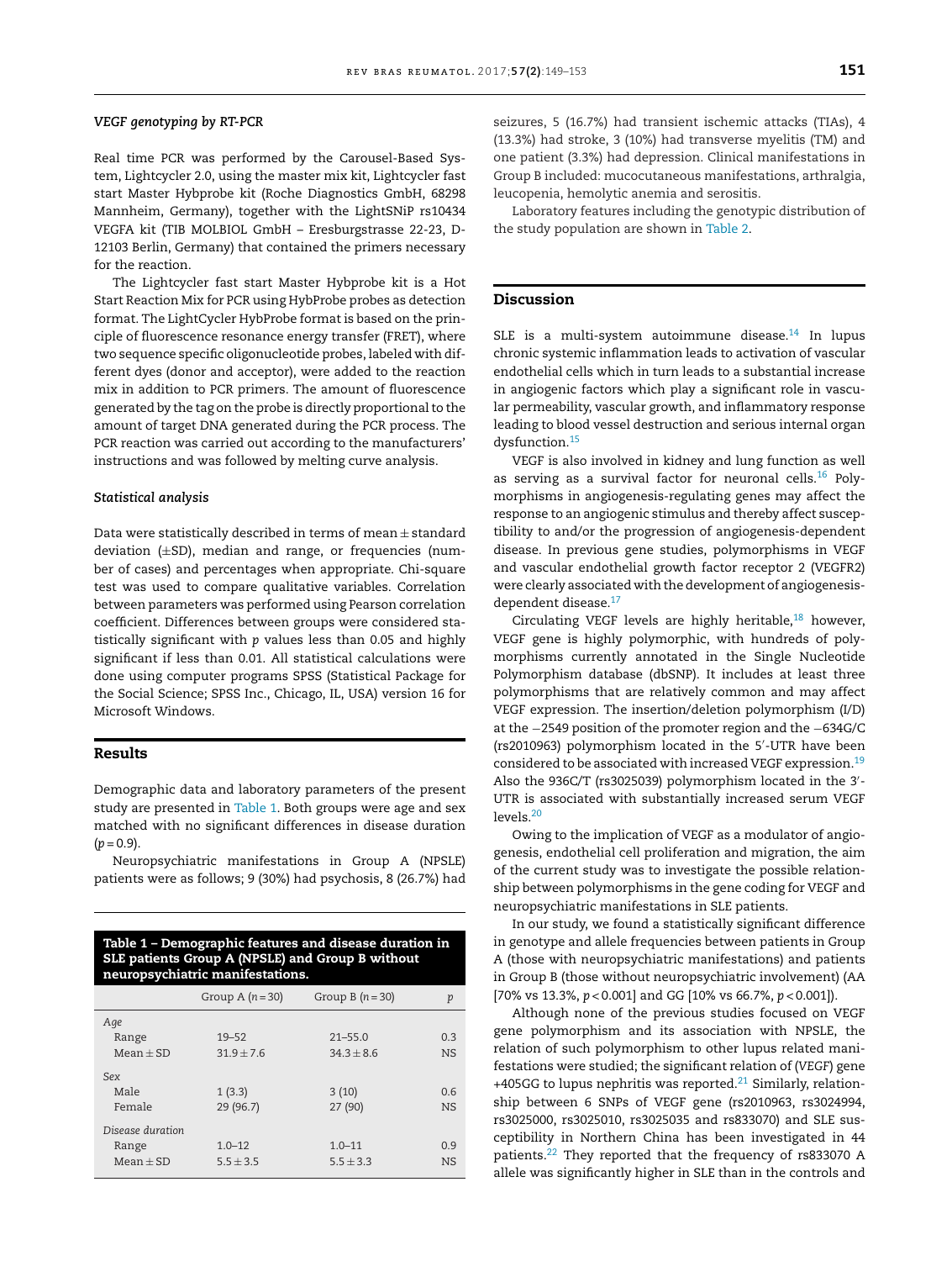<span id="page-3-0"></span>Table 2 - Comparison between laboratory data in SLE patients Group A (NPSLE) and Group B without neuropsychiatric **manifestations.**

|               | Group A $(n=30)$          | Group B $(n=30)$           | p            |
|---------------|---------------------------|----------------------------|--------------|
| ANA           |                           |                            |              |
| $+ve$         | 28 (93.3)                 | 25(83.3)                   | 0.4          |
| $-ve$         | 2(6.7)                    | 5(16.7)                    | <b>NS</b>    |
| <b>DNA</b>    |                           |                            |              |
| $+ve$         | 11(36.7)                  | 10(33.3)                   | $\mathbf{1}$ |
| $-ve$         | 19(63.3)                  | 20(66.7)                   | <b>NS</b>    |
| VEGF genotype |                           |                            |              |
| AA            | 21(70)                    | 4(13.3)                    | < 0.001      |
| AG            | 6(20)                     | 6(20)                      | $\mathbf{1}$ |
| GG            | 3(10)                     | 20(66.7)                   | < 0.001      |
| ESR           | $48.8 \pm 32.3$ (5-12)    | $48.2 \pm 34.9$ (12-150)   | 0.9          |
| Hb            | $12.3 \pm 1.4$ (9.5-15.3) | $12.3 \pm 1.5$ (9.3-15.3)  | 0.9          |
| <b>WBC</b>    | $8.4 \pm 2.5$ (3.8-16)    | $7.6 \pm 1.5$ (3.8–9.5)    | 0.1          |
| PLT           | $246.2 \pm 77.4$ (80-466) | $229.8 \pm 42.3$ (130-321) | 0.3          |

ANA, antinuclear antibodies; VEGF, vascular endothelial growth factor; ESR, erythrocyte sedimentation rate; Hb, hemoglobin; WBC, white blood cells; PLT, platelet.

Results are presented as number (%) or mean  $\pm$  SD (range).

rs833070 GG decreased the susceptibility of arthritis in the SLE patients.

# **Limitations**

The small number of patients included in the study and the absence of similar studies focusing on the relation of VEGF gene polymorphism and lupus related neuropsychiatric manifestations are the most important. However this study can be considered as a pilot study; which may open the door in the future, for studies conducted on large populations to establish the real impact of VEGF gene polymorphism in pathogenesis or in the clinical characteristics of neuropsychiatric manifestations of SLE. Also further studies with assessment of VEGF serum levels in patients with neuropsychiatric manifestations could be beneficial.

# **Key message**

The SNP G1612A (rs10434) of VEGF gene may represent an increased susceptibility to neuropsychiatric involvement in patients with SLE.

### **Conflict of interest**

The authors declare no conflicts of interest.

#### r e f e r enc e s

- 1. [Jacob](http://refhub.elsevier.com/S2255-5021(16)30098-0/sbref0115) [N,](http://refhub.elsevier.com/S2255-5021(16)30098-0/sbref0115) [Stohl](http://refhub.elsevier.com/S2255-5021(16)30098-0/sbref0115) [W.](http://refhub.elsevier.com/S2255-5021(16)30098-0/sbref0115) [Autoantibody-dependent](http://refhub.elsevier.com/S2255-5021(16)30098-0/sbref0115) [and](http://refhub.elsevier.com/S2255-5021(16)30098-0/sbref0115) [autoantibody-independent](http://refhub.elsevier.com/S2255-5021(16)30098-0/sbref0115) [roles](http://refhub.elsevier.com/S2255-5021(16)30098-0/sbref0115) [for](http://refhub.elsevier.com/S2255-5021(16)30098-0/sbref0115) [B](http://refhub.elsevier.com/S2255-5021(16)30098-0/sbref0115) [cells](http://refhub.elsevier.com/S2255-5021(16)30098-0/sbref0115) [in](http://refhub.elsevier.com/S2255-5021(16)30098-0/sbref0115) [systemic](http://refhub.elsevier.com/S2255-5021(16)30098-0/sbref0115) [lupus](http://refhub.elsevier.com/S2255-5021(16)30098-0/sbref0115) [erythematosus:](http://refhub.elsevier.com/S2255-5021(16)30098-0/sbref0115) [past,](http://refhub.elsevier.com/S2255-5021(16)30098-0/sbref0115) [present,](http://refhub.elsevier.com/S2255-5021(16)30098-0/sbref0115) [and](http://refhub.elsevier.com/S2255-5021(16)30098-0/sbref0115) [future.](http://refhub.elsevier.com/S2255-5021(16)30098-0/sbref0115) [Autoimmunity.](http://refhub.elsevier.com/S2255-5021(16)30098-0/sbref0115) [2010;43:84](http://refhub.elsevier.com/S2255-5021(16)30098-0/sbref0115)–[97.](http://refhub.elsevier.com/S2255-5021(16)30098-0/sbref0115)
- 2. [Dai](http://refhub.elsevier.com/S2255-5021(16)30098-0/sbref0120) [C,](http://refhub.elsevier.com/S2255-5021(16)30098-0/sbref0120) [Deng](http://refhub.elsevier.com/S2255-5021(16)30098-0/sbref0120) [Y,](http://refhub.elsevier.com/S2255-5021(16)30098-0/sbref0120) [Quinlan](http://refhub.elsevier.com/S2255-5021(16)30098-0/sbref0120) [A,](http://refhub.elsevier.com/S2255-5021(16)30098-0/sbref0120) [Gaskin](http://refhub.elsevier.com/S2255-5021(16)30098-0/sbref0120) [F,](http://refhub.elsevier.com/S2255-5021(16)30098-0/sbref0120) [Tsao](http://refhub.elsevier.com/S2255-5021(16)30098-0/sbref0120) [BP,](http://refhub.elsevier.com/S2255-5021(16)30098-0/sbref0120) [Fu](http://refhub.elsevier.com/S2255-5021(16)30098-0/sbref0120) [SM.](http://refhub.elsevier.com/S2255-5021(16)30098-0/sbref0120) [Genetics](http://refhub.elsevier.com/S2255-5021(16)30098-0/sbref0120) [of](http://refhub.elsevier.com/S2255-5021(16)30098-0/sbref0120) [systemic](http://refhub.elsevier.com/S2255-5021(16)30098-0/sbref0120) [lupus](http://refhub.elsevier.com/S2255-5021(16)30098-0/sbref0120) [erythematosus:](http://refhub.elsevier.com/S2255-5021(16)30098-0/sbref0120) [immune](http://refhub.elsevier.com/S2255-5021(16)30098-0/sbref0120) [responses](http://refhub.elsevier.com/S2255-5021(16)30098-0/sbref0120) [and](http://refhub.elsevier.com/S2255-5021(16)30098-0/sbref0120)

[end](http://refhub.elsevier.com/S2255-5021(16)30098-0/sbref0120) [organ](http://refhub.elsevier.com/S2255-5021(16)30098-0/sbref0120) [resistance](http://refhub.elsevier.com/S2255-5021(16)30098-0/sbref0120) [to](http://refhub.elsevier.com/S2255-5021(16)30098-0/sbref0120) [damage.](http://refhub.elsevier.com/S2255-5021(16)30098-0/sbref0120) [Curr](http://refhub.elsevier.com/S2255-5021(16)30098-0/sbref0120) [Opin](http://refhub.elsevier.com/S2255-5021(16)30098-0/sbref0120) [Immunol.](http://refhub.elsevier.com/S2255-5021(16)30098-0/sbref0120) [2014;31:87–96.](http://refhub.elsevier.com/S2255-5021(16)30098-0/sbref0120)

- 3. [Kuryliszyn-Moskal](http://refhub.elsevier.com/S2255-5021(16)30098-0/sbref0125) [A,](http://refhub.elsevier.com/S2255-5021(16)30098-0/sbref0125) [Klimiuk](http://refhub.elsevier.com/S2255-5021(16)30098-0/sbref0125) [PA,](http://refhub.elsevier.com/S2255-5021(16)30098-0/sbref0125) [Sierakowski](http://refhub.elsevier.com/S2255-5021(16)30098-0/sbref0125) [S,](http://refhub.elsevier.com/S2255-5021(16)30098-0/sbref0125) [Ciołkiewicz](http://refhub.elsevier.com/S2255-5021(16)30098-0/sbref0125) [M.](http://refhub.elsevier.com/S2255-5021(16)30098-0/sbref0125) [Vascular](http://refhub.elsevier.com/S2255-5021(16)30098-0/sbref0125) [endothelial](http://refhub.elsevier.com/S2255-5021(16)30098-0/sbref0125) [growth](http://refhub.elsevier.com/S2255-5021(16)30098-0/sbref0125) [factor](http://refhub.elsevier.com/S2255-5021(16)30098-0/sbref0125) [in](http://refhub.elsevier.com/S2255-5021(16)30098-0/sbref0125) [systemic](http://refhub.elsevier.com/S2255-5021(16)30098-0/sbref0125) [lupus](http://refhub.elsevier.com/S2255-5021(16)30098-0/sbref0125) [erythematosus:](http://refhub.elsevier.com/S2255-5021(16)30098-0/sbref0125) [relationship](http://refhub.elsevier.com/S2255-5021(16)30098-0/sbref0125) [to](http://refhub.elsevier.com/S2255-5021(16)30098-0/sbref0125) [disease](http://refhub.elsevier.com/S2255-5021(16)30098-0/sbref0125) [activity,](http://refhub.elsevier.com/S2255-5021(16)30098-0/sbref0125) [systemic](http://refhub.elsevier.com/S2255-5021(16)30098-0/sbref0125) [organ](http://refhub.elsevier.com/S2255-5021(16)30098-0/sbref0125) [manifestation](http://refhub.elsevier.com/S2255-5021(16)30098-0/sbref0125) [and](http://refhub.elsevier.com/S2255-5021(16)30098-0/sbref0125) [nailfold](http://refhub.elsevier.com/S2255-5021(16)30098-0/sbref0125) [capillaroscopic](http://refhub.elsevier.com/S2255-5021(16)30098-0/sbref0125) [abnormalities.](http://refhub.elsevier.com/S2255-5021(16)30098-0/sbref0125) [Arch](http://refhub.elsevier.com/S2255-5021(16)30098-0/sbref0125) [Immunol](http://refhub.elsevier.com/S2255-5021(16)30098-0/sbref0125) [Ther](http://refhub.elsevier.com/S2255-5021(16)30098-0/sbref0125) [Exp](http://refhub.elsevier.com/S2255-5021(16)30098-0/sbref0125) [\(Warsz\).](http://refhub.elsevier.com/S2255-5021(16)30098-0/sbref0125) [2007;55:179](http://refhub.elsevier.com/S2255-5021(16)30098-0/sbref0125)–[85.](http://refhub.elsevier.com/S2255-5021(16)30098-0/sbref0125)
- 4. [Robak](http://refhub.elsevier.com/S2255-5021(16)30098-0/sbref0130) [E,](http://refhub.elsevier.com/S2255-5021(16)30098-0/sbref0130) [Kulczycka-Siennicka](http://refhub.elsevier.com/S2255-5021(16)30098-0/sbref0130) [L,](http://refhub.elsevier.com/S2255-5021(16)30098-0/sbref0130) [Gerlicz](http://refhub.elsevier.com/S2255-5021(16)30098-0/sbref0130) [Z,](http://refhub.elsevier.com/S2255-5021(16)30098-0/sbref0130) [Kierstan](http://refhub.elsevier.com/S2255-5021(16)30098-0/sbref0130) [M,](http://refhub.elsevier.com/S2255-5021(16)30098-0/sbref0130) [Korycka-Wolowiec](http://refhub.elsevier.com/S2255-5021(16)30098-0/sbref0130) [A,](http://refhub.elsevier.com/S2255-5021(16)30098-0/sbref0130) [Sysa-Jedrzejowska](http://refhub.elsevier.com/S2255-5021(16)30098-0/sbref0130) [A.](http://refhub.elsevier.com/S2255-5021(16)30098-0/sbref0130) [Correlations](http://refhub.elsevier.com/S2255-5021(16)30098-0/sbref0130) [between](http://refhub.elsevier.com/S2255-5021(16)30098-0/sbref0130) [concentrations](http://refhub.elsevier.com/S2255-5021(16)30098-0/sbref0130) [of](http://refhub.elsevier.com/S2255-5021(16)30098-0/sbref0130) [interleukin](http://refhub.elsevier.com/S2255-5021(16)30098-0/sbref0130) [\(IL\)-17A,](http://refhub.elsevier.com/S2255-5021(16)30098-0/sbref0130) [IL-17B](http://refhub.elsevier.com/S2255-5021(16)30098-0/sbref0130) [and](http://refhub.elsevier.com/S2255-5021(16)30098-0/sbref0130) [IL-17F,](http://refhub.elsevier.com/S2255-5021(16)30098-0/sbref0130) [and](http://refhub.elsevier.com/S2255-5021(16)30098-0/sbref0130) [endothelial](http://refhub.elsevier.com/S2255-5021(16)30098-0/sbref0130) [cells](http://refhub.elsevier.com/S2255-5021(16)30098-0/sbref0130) [and](http://refhub.elsevier.com/S2255-5021(16)30098-0/sbref0130) [proangiogenic](http://refhub.elsevier.com/S2255-5021(16)30098-0/sbref0130) [cytokines](http://refhub.elsevier.com/S2255-5021(16)30098-0/sbref0130) [in](http://refhub.elsevier.com/S2255-5021(16)30098-0/sbref0130) [systemic](http://refhub.elsevier.com/S2255-5021(16)30098-0/sbref0130) [lupus](http://refhub.elsevier.com/S2255-5021(16)30098-0/sbref0130) [erythematosus](http://refhub.elsevier.com/S2255-5021(16)30098-0/sbref0130) [patients.](http://refhub.elsevier.com/S2255-5021(16)30098-0/sbref0130) [Eur](http://refhub.elsevier.com/S2255-5021(16)30098-0/sbref0130) [Cytokine](http://refhub.elsevier.com/S2255-5021(16)30098-0/sbref0130) [Netw.](http://refhub.elsevier.com/S2255-5021(16)30098-0/sbref0130) [2013;24:60](http://refhub.elsevier.com/S2255-5021(16)30098-0/sbref0130)–[8.](http://refhub.elsevier.com/S2255-5021(16)30098-0/sbref0130)
- 5. [Zhou](http://refhub.elsevier.com/S2255-5021(16)30098-0/sbref0135) [L,](http://refhub.elsevier.com/S2255-5021(16)30098-0/sbref0135) [Lu](http://refhub.elsevier.com/S2255-5021(16)30098-0/sbref0135) [G,](http://refhub.elsevier.com/S2255-5021(16)30098-0/sbref0135) [Shen](http://refhub.elsevier.com/S2255-5021(16)30098-0/sbref0135) [L,](http://refhub.elsevier.com/S2255-5021(16)30098-0/sbref0135) [Wang](http://refhub.elsevier.com/S2255-5021(16)30098-0/sbref0135) [L,](http://refhub.elsevier.com/S2255-5021(16)30098-0/sbref0135) [Wang](http://refhub.elsevier.com/S2255-5021(16)30098-0/sbref0135) [M.](http://refhub.elsevier.com/S2255-5021(16)30098-0/sbref0135) [Serum](http://refhub.elsevier.com/S2255-5021(16)30098-0/sbref0135) [levels](http://refhub.elsevier.com/S2255-5021(16)30098-0/sbref0135) [of](http://refhub.elsevier.com/S2255-5021(16)30098-0/sbref0135) [three](http://refhub.elsevier.com/S2255-5021(16)30098-0/sbref0135) [angiogenic](http://refhub.elsevier.com/S2255-5021(16)30098-0/sbref0135) [factors](http://refhub.elsevier.com/S2255-5021(16)30098-0/sbref0135) [in](http://refhub.elsevier.com/S2255-5021(16)30098-0/sbref0135) [systemic](http://refhub.elsevier.com/S2255-5021(16)30098-0/sbref0135) [lupus](http://refhub.elsevier.com/S2255-5021(16)30098-0/sbref0135) [erythematosus](http://refhub.elsevier.com/S2255-5021(16)30098-0/sbref0135) [and](http://refhub.elsevier.com/S2255-5021(16)30098-0/sbref0135) [their](http://refhub.elsevier.com/S2255-5021(16)30098-0/sbref0135) [clinical](http://refhub.elsevier.com/S2255-5021(16)30098-0/sbref0135) [significance.](http://refhub.elsevier.com/S2255-5021(16)30098-0/sbref0135) [Biomed](http://refhub.elsevier.com/S2255-5021(16)30098-0/sbref0135) [Res](http://refhub.elsevier.com/S2255-5021(16)30098-0/sbref0135) [Int.](http://refhub.elsevier.com/S2255-5021(16)30098-0/sbref0135) [2014;2014:627126.](http://refhub.elsevier.com/S2255-5021(16)30098-0/sbref0135)
- 6. [Ferrara](http://refhub.elsevier.com/S2255-5021(16)30098-0/sbref0140) [N.](http://refhub.elsevier.com/S2255-5021(16)30098-0/sbref0140) [Molecular](http://refhub.elsevier.com/S2255-5021(16)30098-0/sbref0140) [and](http://refhub.elsevier.com/S2255-5021(16)30098-0/sbref0140) [biological](http://refhub.elsevier.com/S2255-5021(16)30098-0/sbref0140) [properties](http://refhub.elsevier.com/S2255-5021(16)30098-0/sbref0140) [of](http://refhub.elsevier.com/S2255-5021(16)30098-0/sbref0140) [vascular](http://refhub.elsevier.com/S2255-5021(16)30098-0/sbref0140) [endothelial](http://refhub.elsevier.com/S2255-5021(16)30098-0/sbref0140) [growth](http://refhub.elsevier.com/S2255-5021(16)30098-0/sbref0140) [factor.](http://refhub.elsevier.com/S2255-5021(16)30098-0/sbref0140) [J](http://refhub.elsevier.com/S2255-5021(16)30098-0/sbref0140) [Mol](http://refhub.elsevier.com/S2255-5021(16)30098-0/sbref0140) [Med.](http://refhub.elsevier.com/S2255-5021(16)30098-0/sbref0140) [1999;77:527–43.](http://refhub.elsevier.com/S2255-5021(16)30098-0/sbref0140)
- 7. [Heshmat](http://refhub.elsevier.com/S2255-5021(16)30098-0/sbref0145) [NM,](http://refhub.elsevier.com/S2255-5021(16)30098-0/sbref0145) [El-Kerdany](http://refhub.elsevier.com/S2255-5021(16)30098-0/sbref0145) [TH.](http://refhub.elsevier.com/S2255-5021(16)30098-0/sbref0145) [Serum](http://refhub.elsevier.com/S2255-5021(16)30098-0/sbref0145) [levels](http://refhub.elsevier.com/S2255-5021(16)30098-0/sbref0145) [of](http://refhub.elsevier.com/S2255-5021(16)30098-0/sbref0145) [vascular](http://refhub.elsevier.com/S2255-5021(16)30098-0/sbref0145) [endothelial](http://refhub.elsevier.com/S2255-5021(16)30098-0/sbref0145) [growth](http://refhub.elsevier.com/S2255-5021(16)30098-0/sbref0145) [factor](http://refhub.elsevier.com/S2255-5021(16)30098-0/sbref0145) [in](http://refhub.elsevier.com/S2255-5021(16)30098-0/sbref0145) [children](http://refhub.elsevier.com/S2255-5021(16)30098-0/sbref0145) [and](http://refhub.elsevier.com/S2255-5021(16)30098-0/sbref0145) [adolescents](http://refhub.elsevier.com/S2255-5021(16)30098-0/sbref0145) [with](http://refhub.elsevier.com/S2255-5021(16)30098-0/sbref0145) [systemic](http://refhub.elsevier.com/S2255-5021(16)30098-0/sbref0145) [lupus](http://refhub.elsevier.com/S2255-5021(16)30098-0/sbref0145) [erythematosus.](http://refhub.elsevier.com/S2255-5021(16)30098-0/sbref0145) [Pediatr](http://refhub.elsevier.com/S2255-5021(16)30098-0/sbref0145) [Allergy](http://refhub.elsevier.com/S2255-5021(16)30098-0/sbref0145) [Immunol.](http://refhub.elsevier.com/S2255-5021(16)30098-0/sbref0145) [2007;18:346–53.](http://refhub.elsevier.com/S2255-5021(16)30098-0/sbref0145)
- 8. [Vazgiourakis](http://refhub.elsevier.com/S2255-5021(16)30098-0/sbref0150) [VM,](http://refhub.elsevier.com/S2255-5021(16)30098-0/sbref0150) [Zervou](http://refhub.elsevier.com/S2255-5021(16)30098-0/sbref0150) [MI,](http://refhub.elsevier.com/S2255-5021(16)30098-0/sbref0150) [Eliopoulos](http://refhub.elsevier.com/S2255-5021(16)30098-0/sbref0150) [E,](http://refhub.elsevier.com/S2255-5021(16)30098-0/sbref0150) [Sharma](http://refhub.elsevier.com/S2255-5021(16)30098-0/sbref0150) [S,](http://refhub.elsevier.com/S2255-5021(16)30098-0/sbref0150) [Sidiropoulos](http://refhub.elsevier.com/S2255-5021(16)30098-0/sbref0150) [P,](http://refhub.elsevier.com/S2255-5021(16)30098-0/sbref0150) [Franek](http://refhub.elsevier.com/S2255-5021(16)30098-0/sbref0150) [BS,](http://refhub.elsevier.com/S2255-5021(16)30098-0/sbref0150) [et](http://refhub.elsevier.com/S2255-5021(16)30098-0/sbref0150) [al.](http://refhub.elsevier.com/S2255-5021(16)30098-0/sbref0150) [Implication](http://refhub.elsevier.com/S2255-5021(16)30098-0/sbref0150) [of](http://refhub.elsevier.com/S2255-5021(16)30098-0/sbref0150) [VEGFR2](http://refhub.elsevier.com/S2255-5021(16)30098-0/sbref0150) [in](http://refhub.elsevier.com/S2255-5021(16)30098-0/sbref0150) [systemic](http://refhub.elsevier.com/S2255-5021(16)30098-0/sbref0150) [lupus](http://refhub.elsevier.com/S2255-5021(16)30098-0/sbref0150) [erythematosus:](http://refhub.elsevier.com/S2255-5021(16)30098-0/sbref0150) [a](http://refhub.elsevier.com/S2255-5021(16)30098-0/sbref0150) [combined](http://refhub.elsevier.com/S2255-5021(16)30098-0/sbref0150) [genetic](http://refhub.elsevier.com/S2255-5021(16)30098-0/sbref0150) [and](http://refhub.elsevier.com/S2255-5021(16)30098-0/sbref0150) [structural](http://refhub.elsevier.com/S2255-5021(16)30098-0/sbref0150) [biological](http://refhub.elsevier.com/S2255-5021(16)30098-0/sbref0150) [approach.](http://refhub.elsevier.com/S2255-5021(16)30098-0/sbref0150) [Clin](http://refhub.elsevier.com/S2255-5021(16)30098-0/sbref0150) [Exp](http://refhub.elsevier.com/S2255-5021(16)30098-0/sbref0150) [Rheumatol.](http://refhub.elsevier.com/S2255-5021(16)30098-0/sbref0150) [2013;31:97–102.](http://refhub.elsevier.com/S2255-5021(16)30098-0/sbref0150)
- 9. [Frieri](http://refhub.elsevier.com/S2255-5021(16)30098-0/sbref0155) [M.](http://refhub.elsevier.com/S2255-5021(16)30098-0/sbref0155) [Accelerated](http://refhub.elsevier.com/S2255-5021(16)30098-0/sbref0155) [atherosclerosis](http://refhub.elsevier.com/S2255-5021(16)30098-0/sbref0155) [in](http://refhub.elsevier.com/S2255-5021(16)30098-0/sbref0155) [systemic](http://refhub.elsevier.com/S2255-5021(16)30098-0/sbref0155) [lupus](http://refhub.elsevier.com/S2255-5021(16)30098-0/sbref0155) [erythematosus:](http://refhub.elsevier.com/S2255-5021(16)30098-0/sbref0155) [role](http://refhub.elsevier.com/S2255-5021(16)30098-0/sbref0155) [of](http://refhub.elsevier.com/S2255-5021(16)30098-0/sbref0155) [proinflammatory](http://refhub.elsevier.com/S2255-5021(16)30098-0/sbref0155) [cytokines](http://refhub.elsevier.com/S2255-5021(16)30098-0/sbref0155) [and](http://refhub.elsevier.com/S2255-5021(16)30098-0/sbref0155) [therapeutic](http://refhub.elsevier.com/S2255-5021(16)30098-0/sbref0155) [approaches.](http://refhub.elsevier.com/S2255-5021(16)30098-0/sbref0155) [Curr](http://refhub.elsevier.com/S2255-5021(16)30098-0/sbref0155) [Allergy](http://refhub.elsevier.com/S2255-5021(16)30098-0/sbref0155) [Asthma](http://refhub.elsevier.com/S2255-5021(16)30098-0/sbref0155) [Rep](http://refhub.elsevier.com/S2255-5021(16)30098-0/sbref0155). [2012;12:25](http://refhub.elsevier.com/S2255-5021(16)30098-0/sbref0155)–[32.](http://refhub.elsevier.com/S2255-5021(16)30098-0/sbref0155)
- 10. [Navarro](http://refhub.elsevier.com/S2255-5021(16)30098-0/sbref0160) [C,](http://refhub.elsevier.com/S2255-5021(16)30098-0/sbref0160) Candia-Zúñiga [L,](http://refhub.elsevier.com/S2255-5021(16)30098-0/sbref0160) [Silveira](http://refhub.elsevier.com/S2255-5021(16)30098-0/sbref0160) [LH,](http://refhub.elsevier.com/S2255-5021(16)30098-0/sbref0160) [Ruiz](http://refhub.elsevier.com/S2255-5021(16)30098-0/sbref0160) [V,](http://refhub.elsevier.com/S2255-5021(16)30098-0/sbref0160) [Gaxiola](http://refhub.elsevier.com/S2255-5021(16)30098-0/sbref0160) [M,](http://refhub.elsevier.com/S2255-5021(16)30098-0/sbref0160) [Avila](http://refhub.elsevier.com/S2255-5021(16)30098-0/sbref0160) [MC,](http://refhub.elsevier.com/S2255-5021(16)30098-0/sbref0160) [et](http://refhub.elsevier.com/S2255-5021(16)30098-0/sbref0160) [al.](http://refhub.elsevier.com/S2255-5021(16)30098-0/sbref0160) [Vascular](http://refhub.elsevier.com/S2255-5021(16)30098-0/sbref0160) [endothelial](http://refhub.elsevier.com/S2255-5021(16)30098-0/sbref0160) [growth](http://refhub.elsevier.com/S2255-5021(16)30098-0/sbref0160) [factor](http://refhub.elsevier.com/S2255-5021(16)30098-0/sbref0160) [plasma](http://refhub.elsevier.com/S2255-5021(16)30098-0/sbref0160) [levels](http://refhub.elsevier.com/S2255-5021(16)30098-0/sbref0160) [in](http://refhub.elsevier.com/S2255-5021(16)30098-0/sbref0160) [patients](http://refhub.elsevier.com/S2255-5021(16)30098-0/sbref0160) [with](http://refhub.elsevier.com/S2255-5021(16)30098-0/sbref0160) [systemic](http://refhub.elsevier.com/S2255-5021(16)30098-0/sbref0160) [lupus](http://refhub.elsevier.com/S2255-5021(16)30098-0/sbref0160) [erythematosus](http://refhub.elsevier.com/S2255-5021(16)30098-0/sbref0160) [and](http://refhub.elsevier.com/S2255-5021(16)30098-0/sbref0160) [primary](http://refhub.elsevier.com/S2255-5021(16)30098-0/sbref0160) [antiphospholipid](http://refhub.elsevier.com/S2255-5021(16)30098-0/sbref0160) [syndrome.](http://refhub.elsevier.com/S2255-5021(16)30098-0/sbref0160) [Lupus.](http://refhub.elsevier.com/S2255-5021(16)30098-0/sbref0160) [2002;11:21](http://refhub.elsevier.com/S2255-5021(16)30098-0/sbref0160)–[4.](http://refhub.elsevier.com/S2255-5021(16)30098-0/sbref0160)
- 11. [Tanaseanu](http://refhub.elsevier.com/S2255-5021(16)30098-0/sbref0165) [C,](http://refhub.elsevier.com/S2255-5021(16)30098-0/sbref0165) [Tudor](http://refhub.elsevier.com/S2255-5021(16)30098-0/sbref0165) [S,](http://refhub.elsevier.com/S2255-5021(16)30098-0/sbref0165) [Tamsulea](http://refhub.elsevier.com/S2255-5021(16)30098-0/sbref0165) [I,](http://refhub.elsevier.com/S2255-5021(16)30098-0/sbref0165) [Marta](http://refhub.elsevier.com/S2255-5021(16)30098-0/sbref0165) [D,](http://refhub.elsevier.com/S2255-5021(16)30098-0/sbref0165) [Manea](http://refhub.elsevier.com/S2255-5021(16)30098-0/sbref0165) [G,](http://refhub.elsevier.com/S2255-5021(16)30098-0/sbref0165) [Moldoveanu](http://refhub.elsevier.com/S2255-5021(16)30098-0/sbref0165) [E.](http://refhub.elsevier.com/S2255-5021(16)30098-0/sbref0165) [Vascular](http://refhub.elsevier.com/S2255-5021(16)30098-0/sbref0165) [endothelial](http://refhub.elsevier.com/S2255-5021(16)30098-0/sbref0165) [growth](http://refhub.elsevier.com/S2255-5021(16)30098-0/sbref0165) [factor,](http://refhub.elsevier.com/S2255-5021(16)30098-0/sbref0165) [lipoporotein-associated](http://refhub.elsevier.com/S2255-5021(16)30098-0/sbref0165) [phospholipase](http://refhub.elsevier.com/S2255-5021(16)30098-0/sbref0165) [A2,](http://refhub.elsevier.com/S2255-5021(16)30098-0/sbref0165) [sP-selectin](http://refhub.elsevier.com/S2255-5021(16)30098-0/sbref0165) [and](http://refhub.elsevier.com/S2255-5021(16)30098-0/sbref0165) [antiphospholipid](http://refhub.elsevier.com/S2255-5021(16)30098-0/sbref0165) [antibodies,](http://refhub.elsevier.com/S2255-5021(16)30098-0/sbref0165) [biological](http://refhub.elsevier.com/S2255-5021(16)30098-0/sbref0165) [markers](http://refhub.elsevier.com/S2255-5021(16)30098-0/sbref0165) [with](http://refhub.elsevier.com/S2255-5021(16)30098-0/sbref0165) [prognostic](http://refhub.elsevier.com/S2255-5021(16)30098-0/sbref0165) [value](http://refhub.elsevier.com/S2255-5021(16)30098-0/sbref0165) [in](http://refhub.elsevier.com/S2255-5021(16)30098-0/sbref0165) [pulmonary](http://refhub.elsevier.com/S2255-5021(16)30098-0/sbref0165) [hypertension](http://refhub.elsevier.com/S2255-5021(16)30098-0/sbref0165) [associated](http://refhub.elsevier.com/S2255-5021(16)30098-0/sbref0165) [with](http://refhub.elsevier.com/S2255-5021(16)30098-0/sbref0165) [chronic](http://refhub.elsevier.com/S2255-5021(16)30098-0/sbref0165) [obstructive](http://refhub.elsevier.com/S2255-5021(16)30098-0/sbref0165) [pulmonary](http://refhub.elsevier.com/S2255-5021(16)30098-0/sbref0165) [disease](http://refhub.elsevier.com/S2255-5021(16)30098-0/sbref0165) [and](http://refhub.elsevier.com/S2255-5021(16)30098-0/sbref0165) [systemic](http://refhub.elsevier.com/S2255-5021(16)30098-0/sbref0165) [lupus](http://refhub.elsevier.com/S2255-5021(16)30098-0/sbref0165) [erithematosus.](http://refhub.elsevier.com/S2255-5021(16)30098-0/sbref0165) [Eur](http://refhub.elsevier.com/S2255-5021(16)30098-0/sbref0165) [J](http://refhub.elsevier.com/S2255-5021(16)30098-0/sbref0165) [Med](http://refhub.elsevier.com/S2255-5021(16)30098-0/sbref0165) [Res.](http://refhub.elsevier.com/S2255-5021(16)30098-0/sbref0165) [2007;12:145](http://refhub.elsevier.com/S2255-5021(16)30098-0/sbref0165)–[51.](http://refhub.elsevier.com/S2255-5021(16)30098-0/sbref0165)